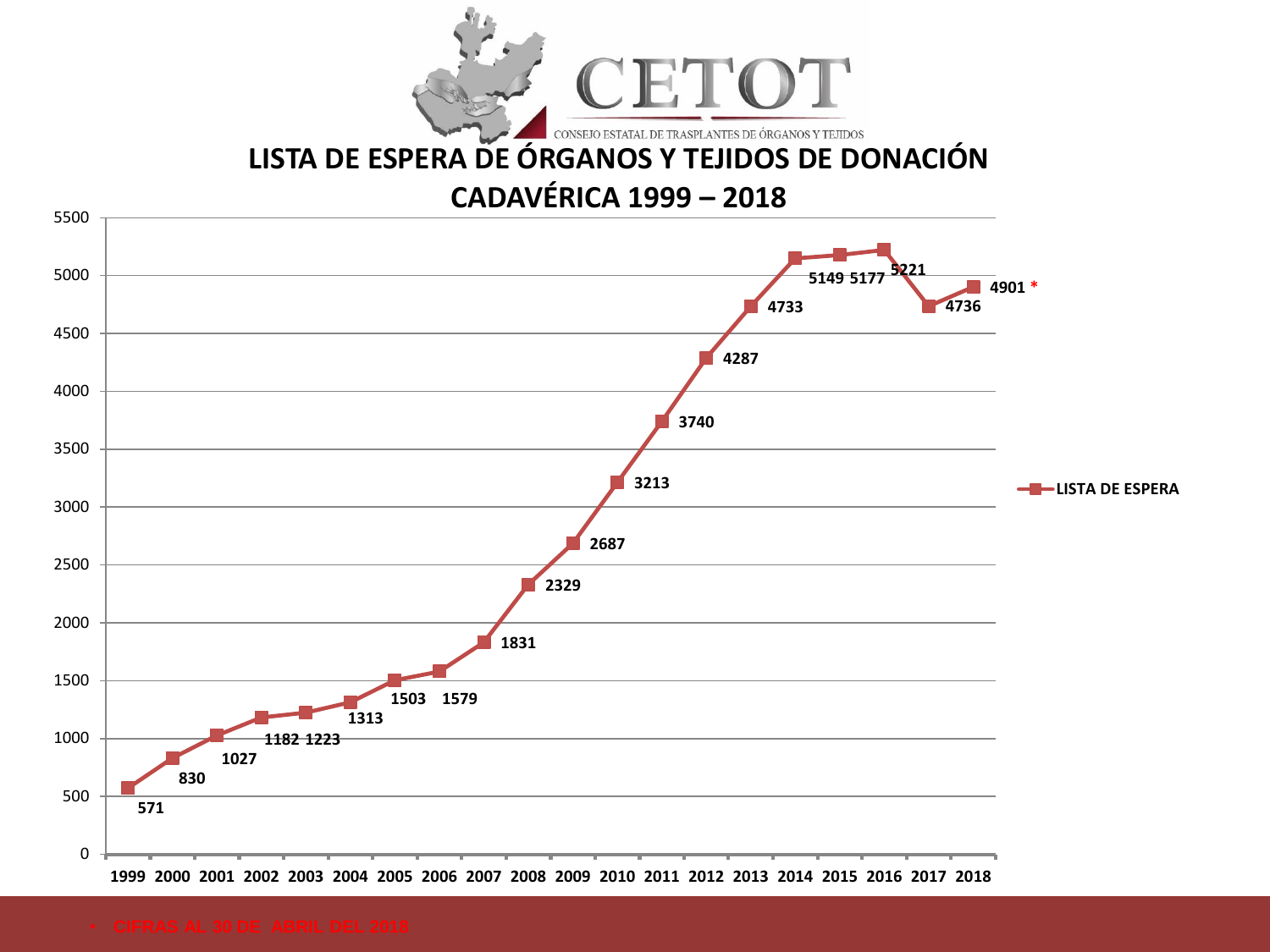

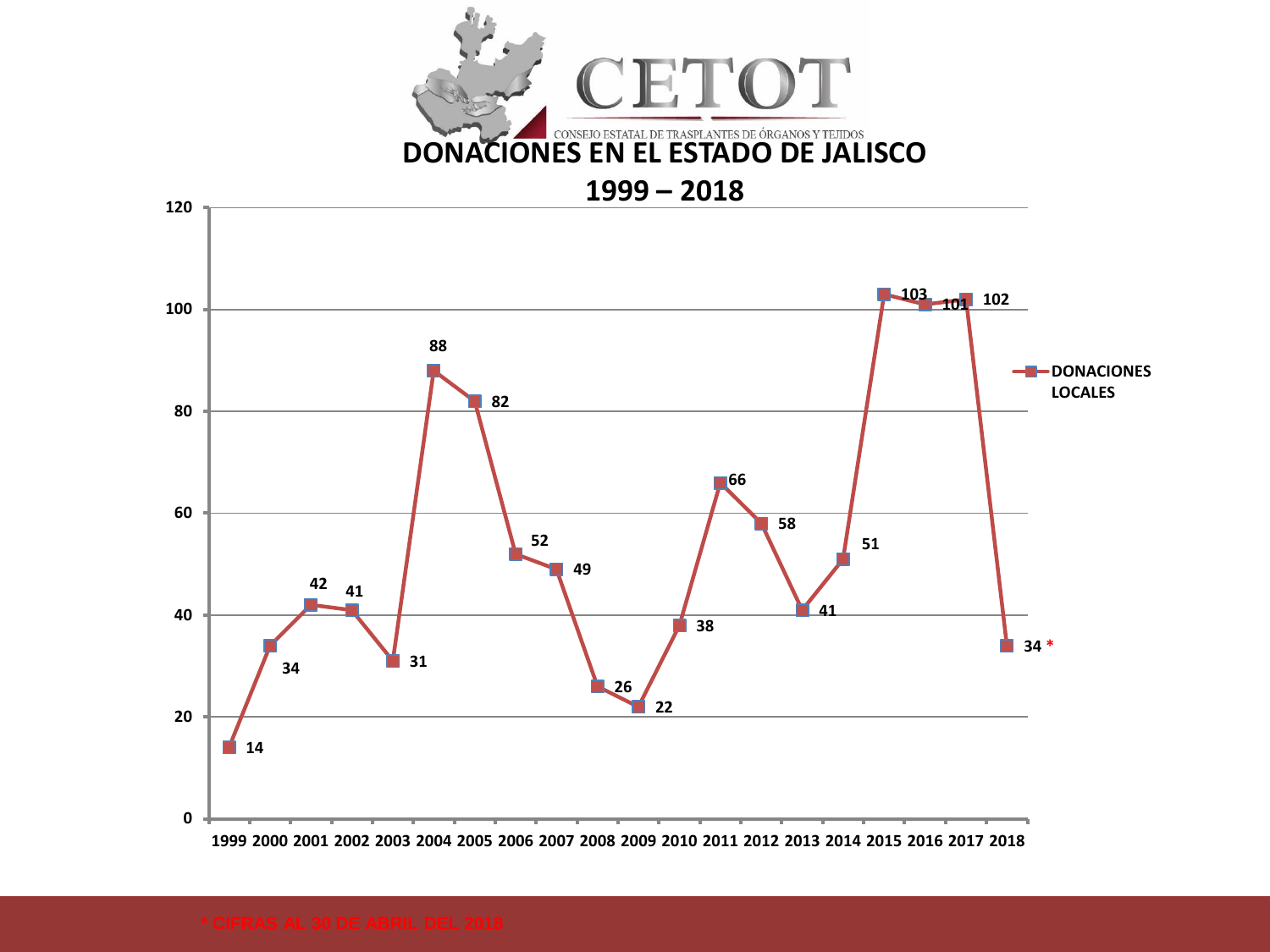



**\* CIFRAS AL 30 DE ABRIL DEL 2018**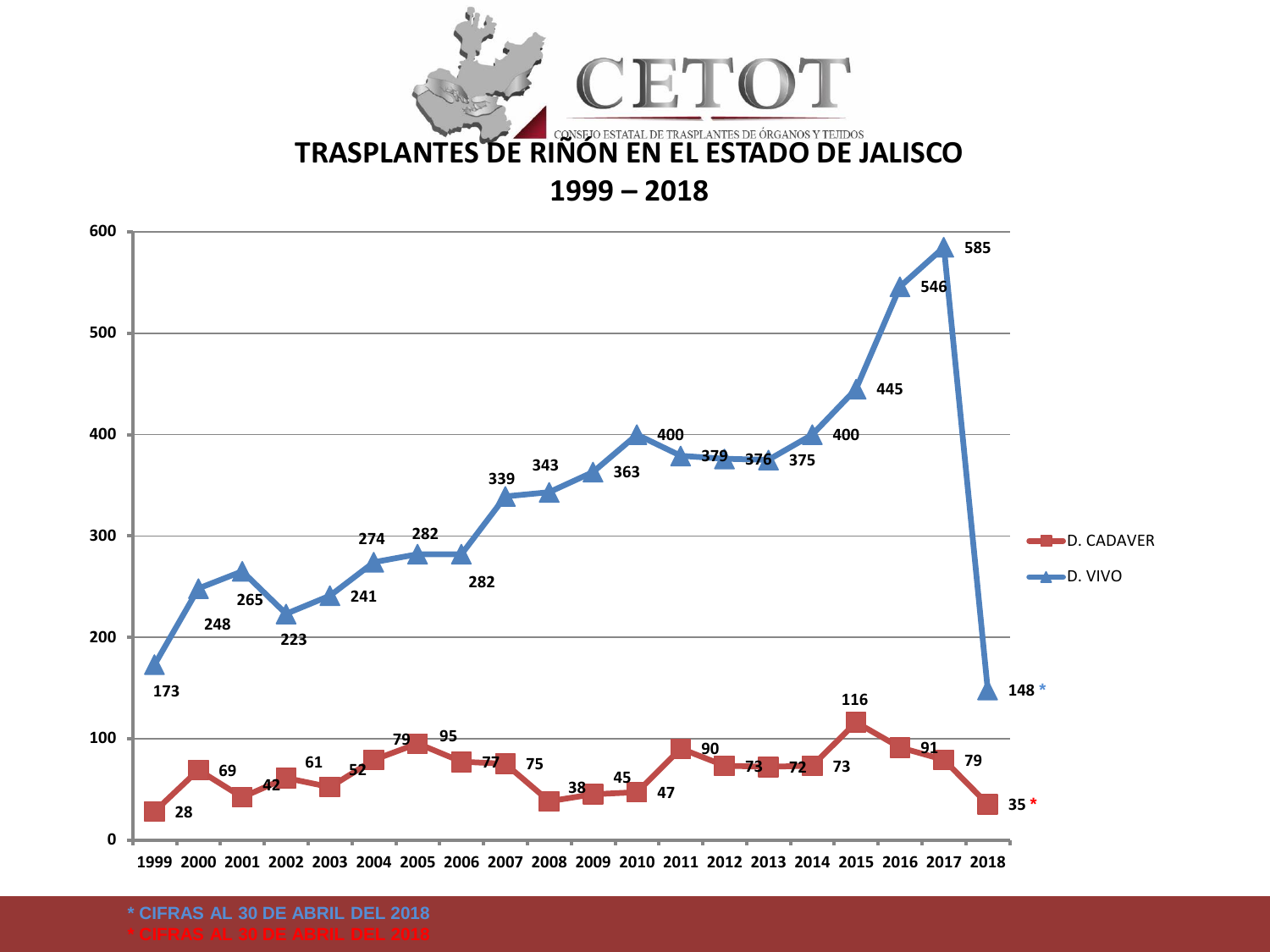



**\* CIFRAS AL 30 DE ABRIL DEL 2018**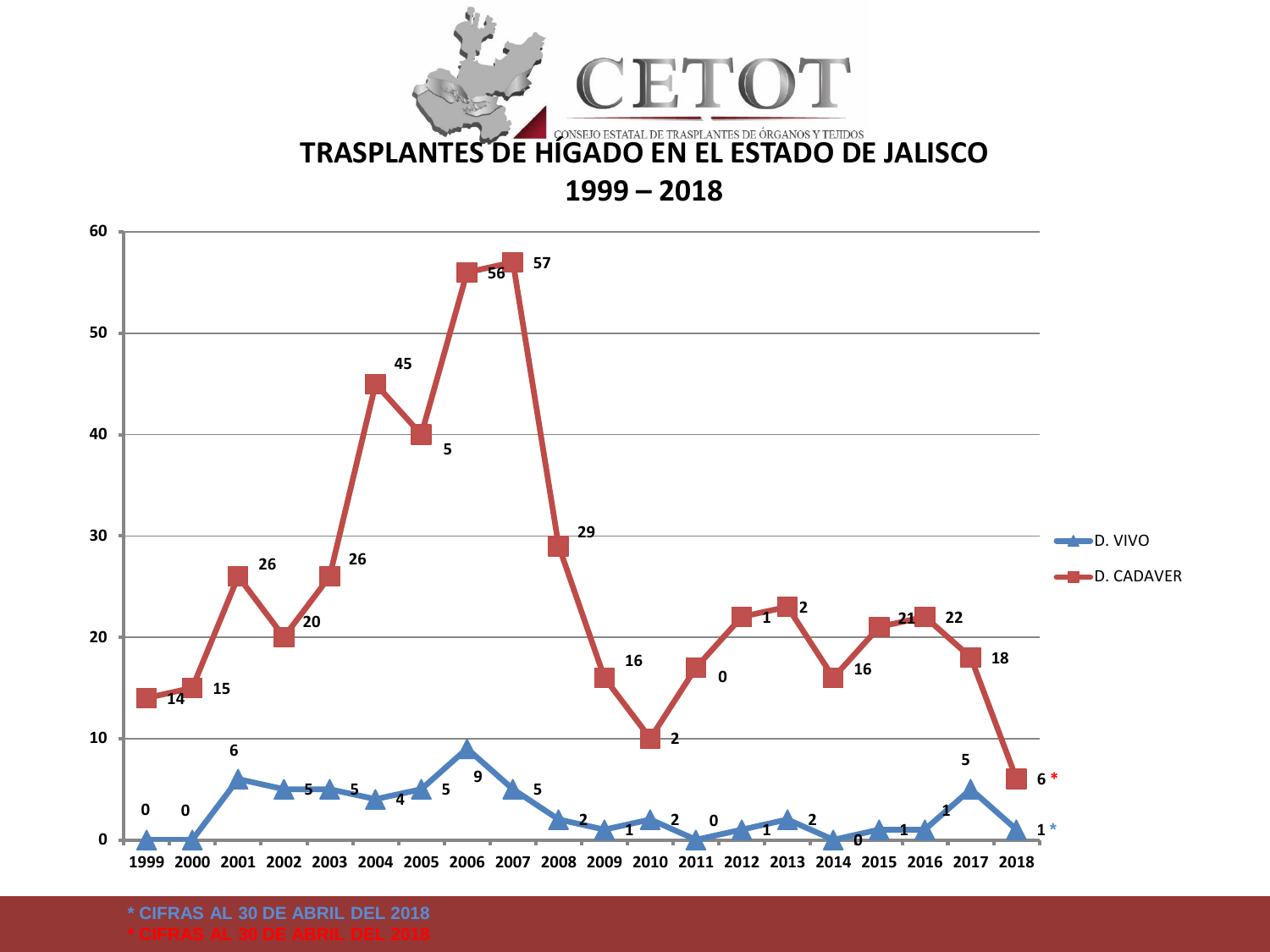



**\* CIFRAS AL 30 DE ABRIL DEL 2018**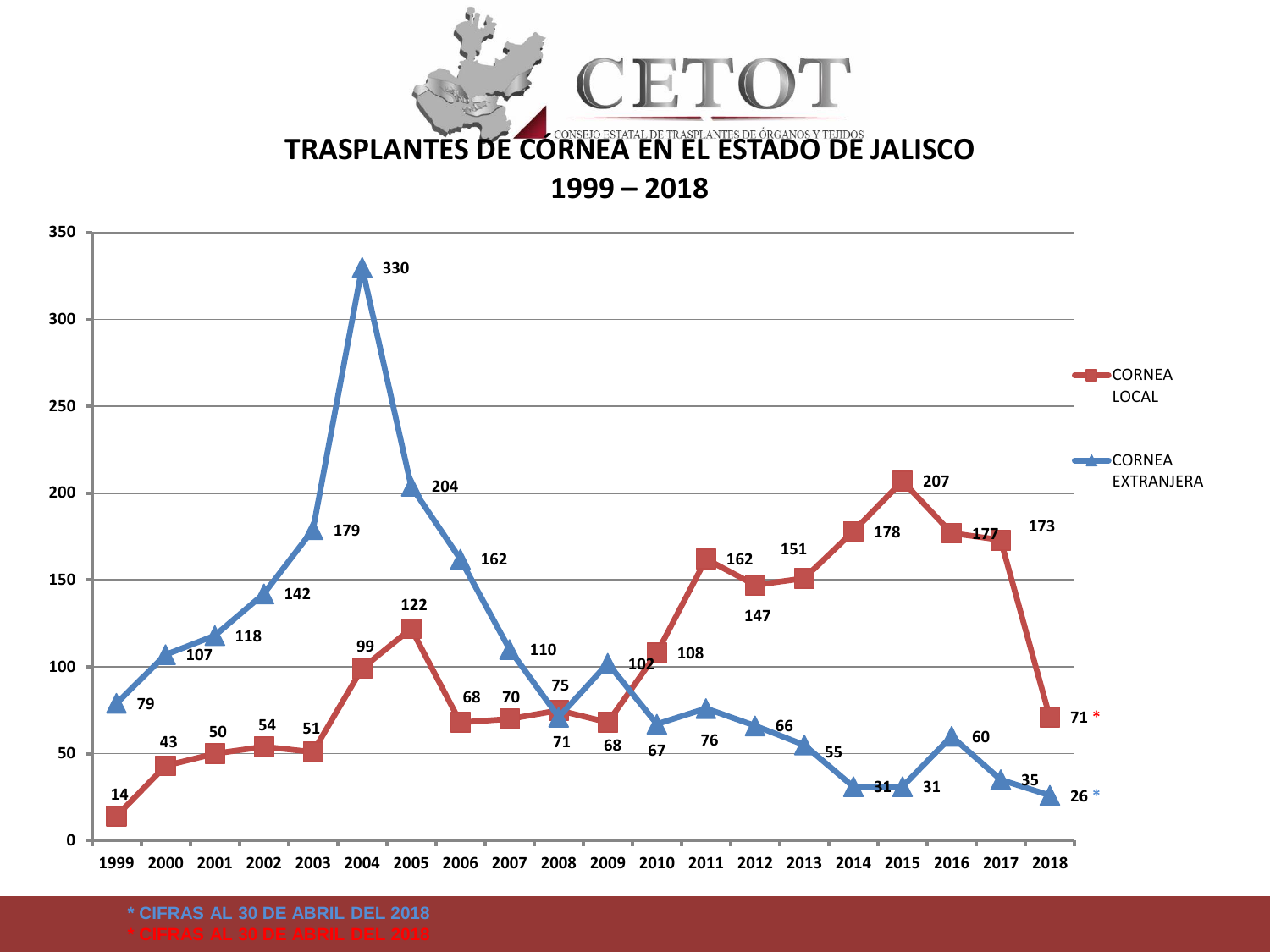



#### **TOTAL DE TRASPLANTES RENALES DE VIVO AL 2o. BIMESTRE: 148**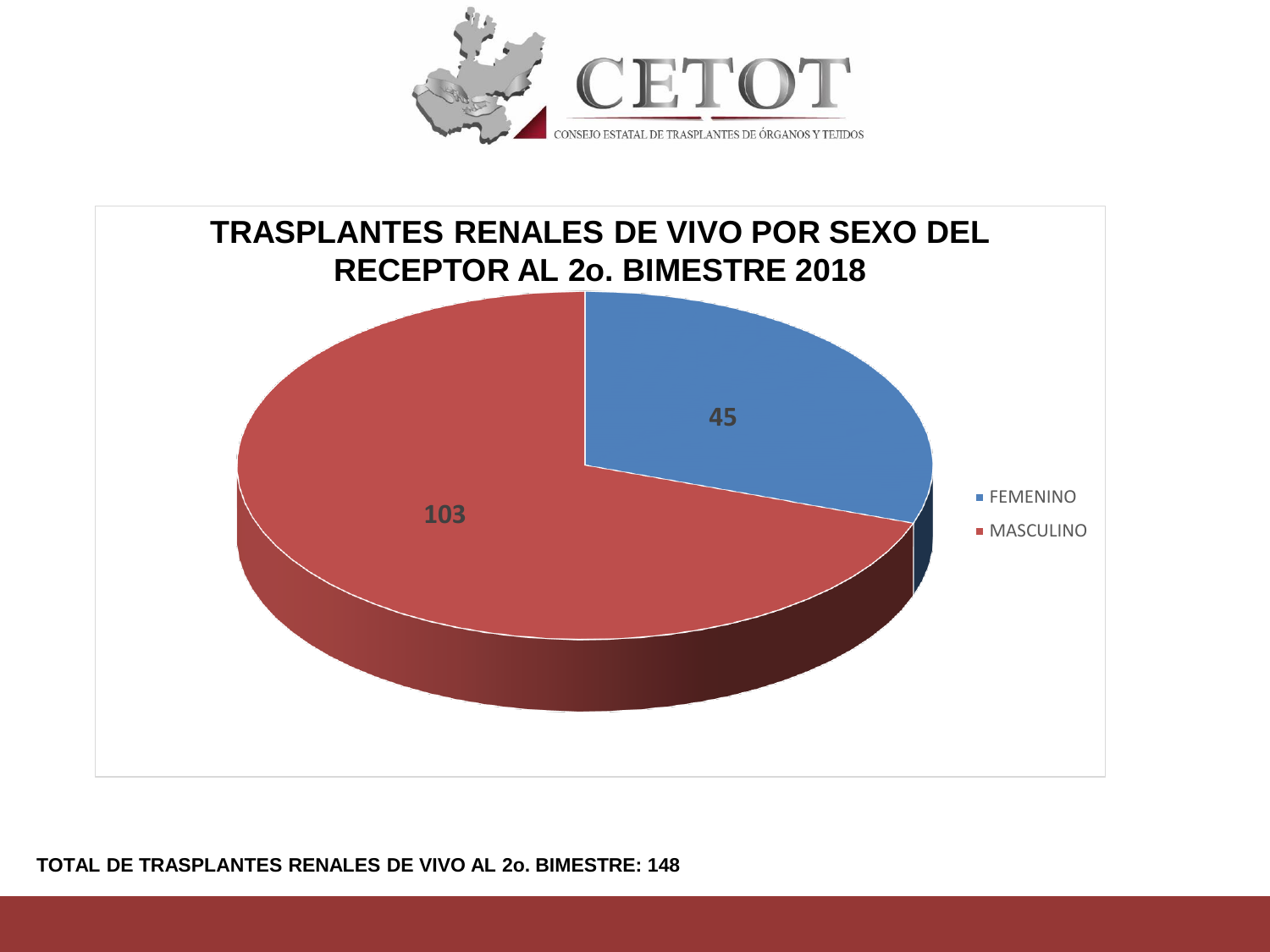

## **TRASPLANTE RENAL DE VIVO POR GRUPO ETAREO DEL RECEPTOR AL 2o. BIMESTRE DEL 2018**



#### **TOTAL DE TRASPLANTES RENALES DE VIVO AL 2o. BIMESTRE: 148**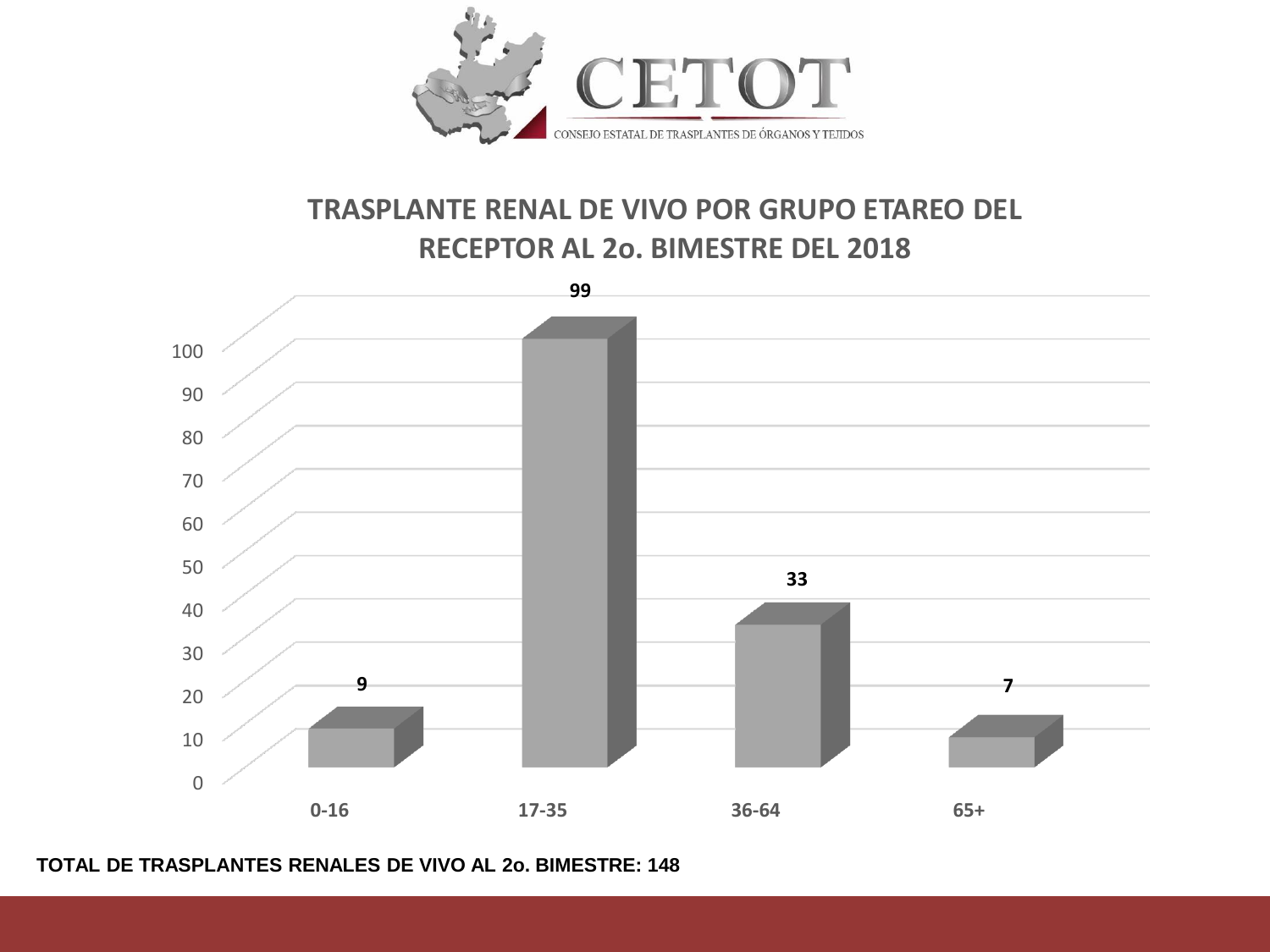



### **TOTAL DE TRASPLANTES RENALES DE VIVO AL 2o. BIMESTRE: 148**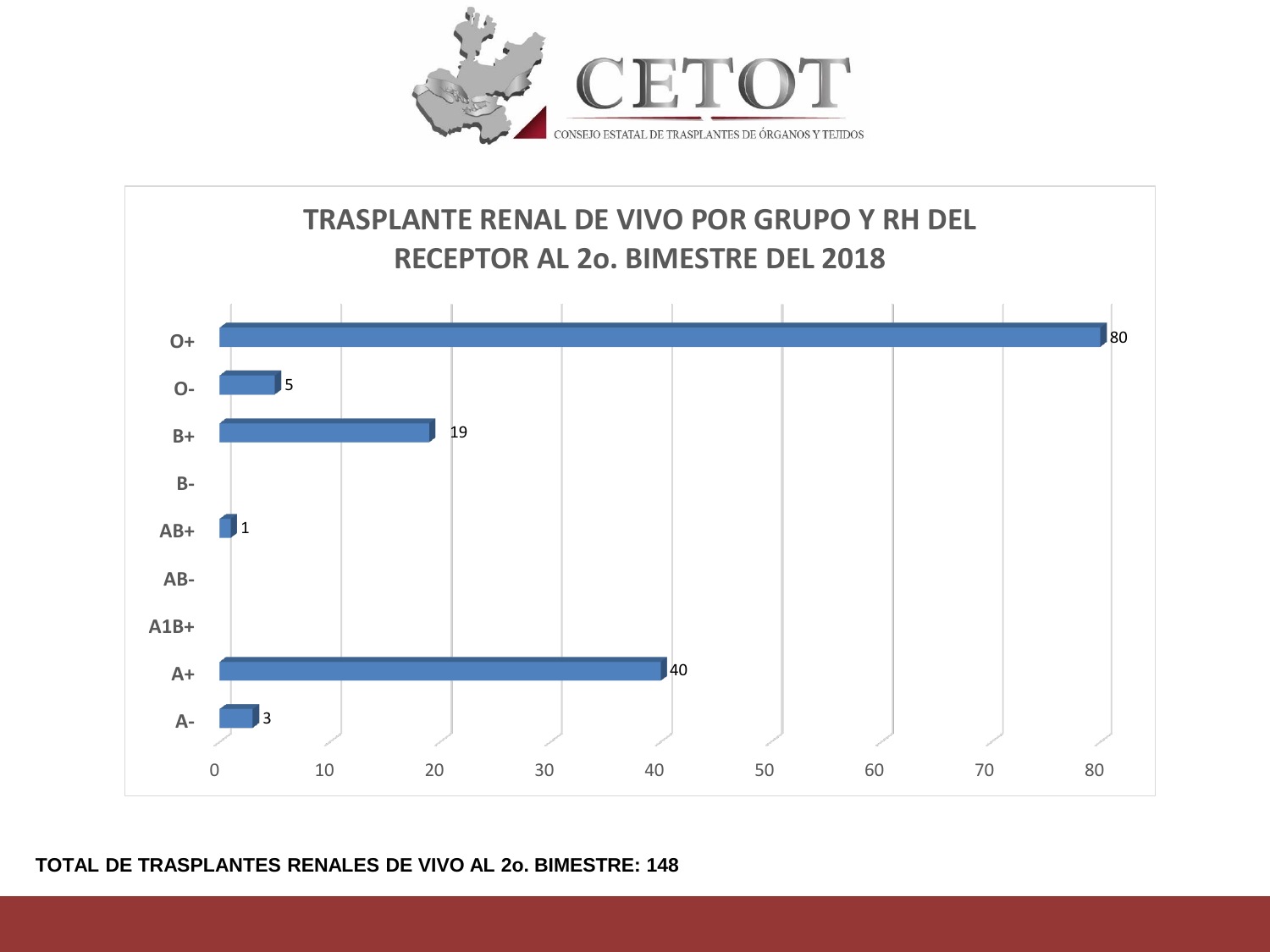

## **TRASPLANTES RENALES DE CADAVER POR SEXO DEL RECEPTOR AL 2o. BIMESTRE 2018**



#### **TOTAL DE TRASPLANTES RENALES DE CADAVER AL 2o. BIMESTRE: 35**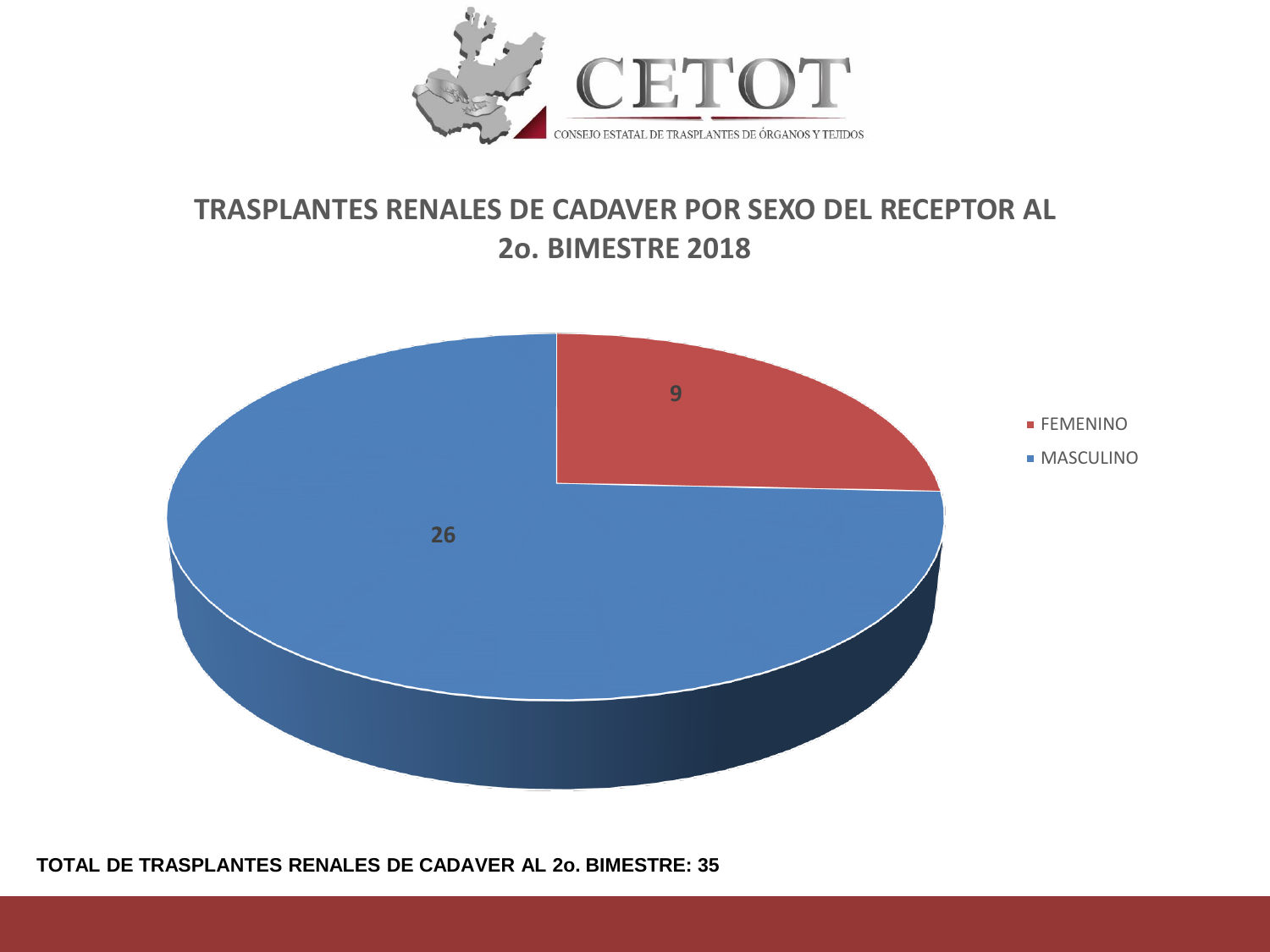

# **TRASPLANTE RENAL DE CADAVER POR GRUPO ETAREO DEL RECEPTOR AL 2o. BIMESTRE DEL 2018**



**TOTAL DE TRASPLANTES RENALES DE CADAVER AL 2o. BIMESTRE: 35**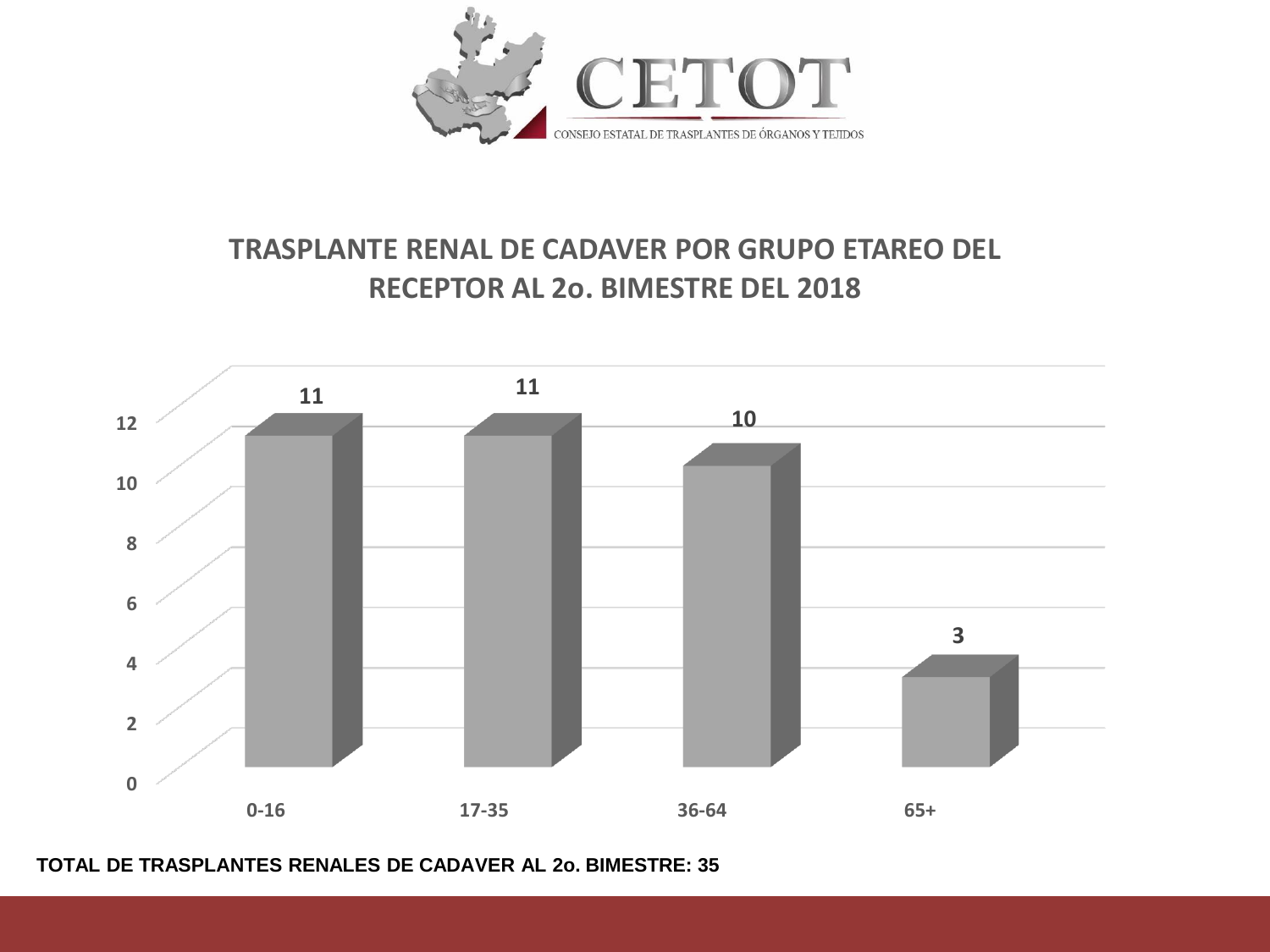

# **TRASPLANTE RENAL DE CADAVER POR GRUPO Y RH DEL RECEPTOR AL 2o. BIMESTRE DEL 2018**



**TOTAL DE TRASPLANTES RENALES DE CADAVER AL 2o. BIMESTRE: 35**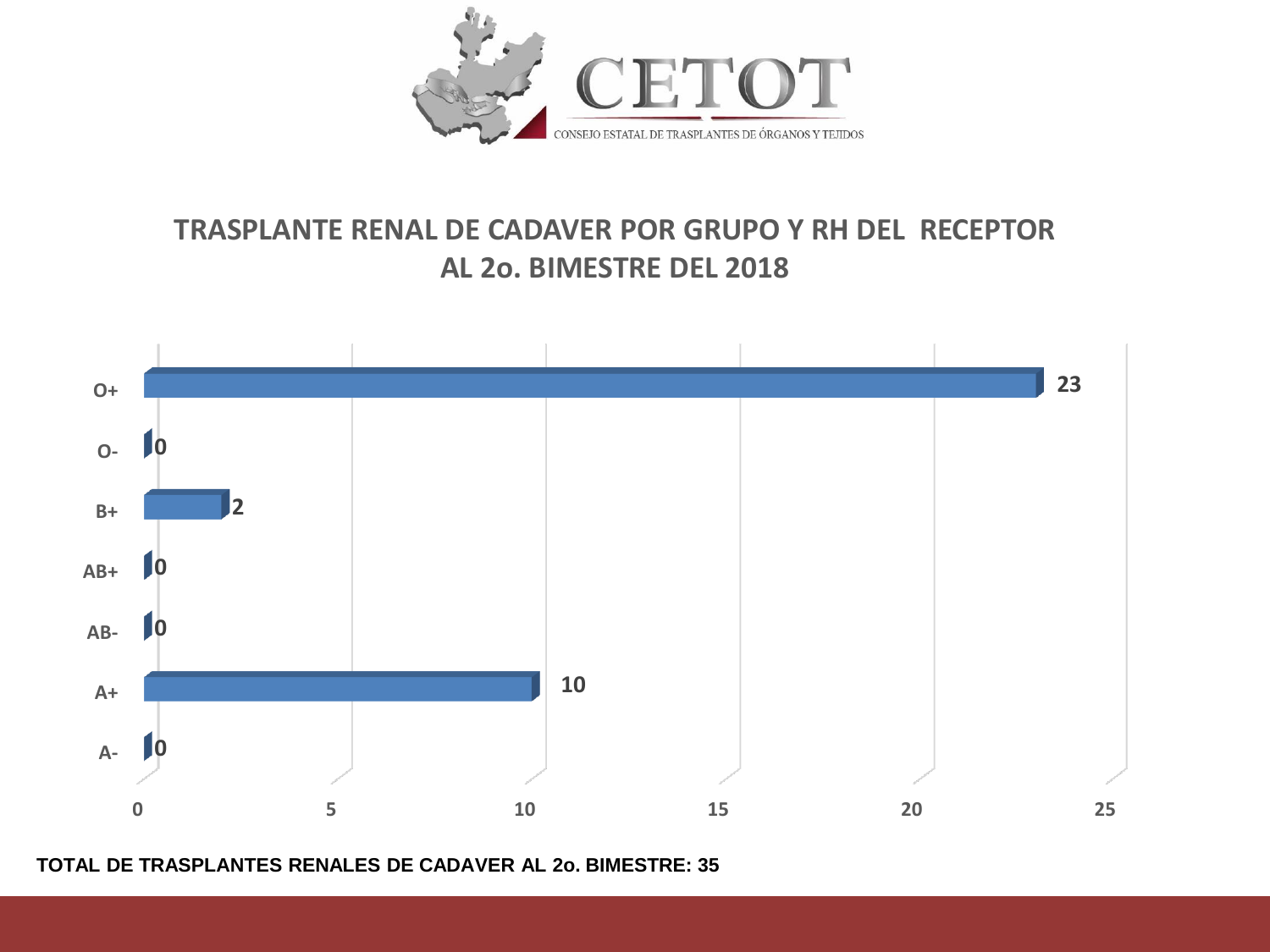

## **TRASPLANTES DE CORNEA LOCAL POR SEXO DEL RECEPTOR AL 2o. BIMESTRE 2018**

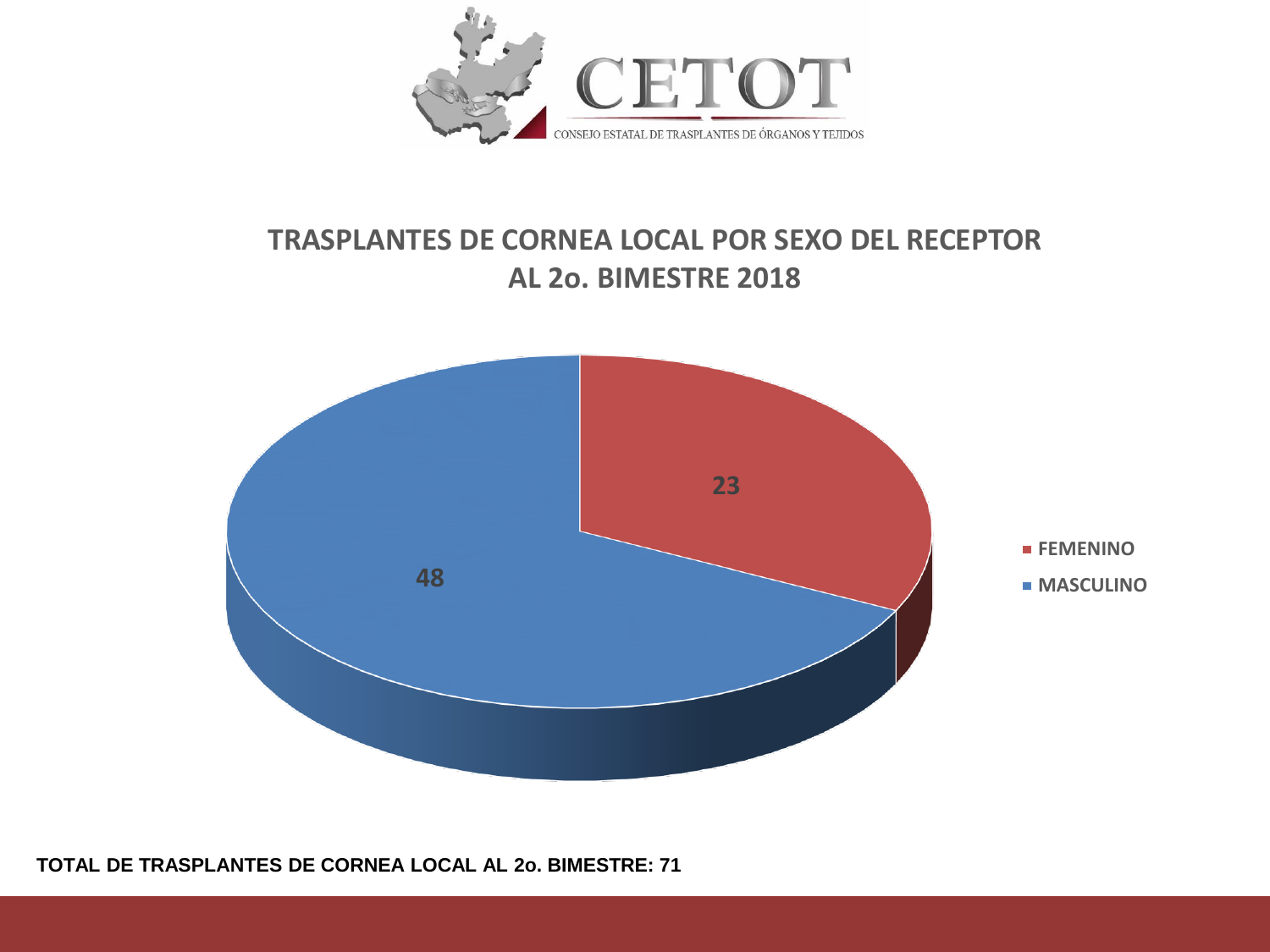

## **TRASPLANTE DE CORENA LOCAL POR GRUPO ETAREO DEL RECEPTOR AL 2o. BIMESTRE DEL 2018**



**TOTAL DE TRASPLANTES DE CORNEA LOCAL AL 2o. BIMESTRE: 71**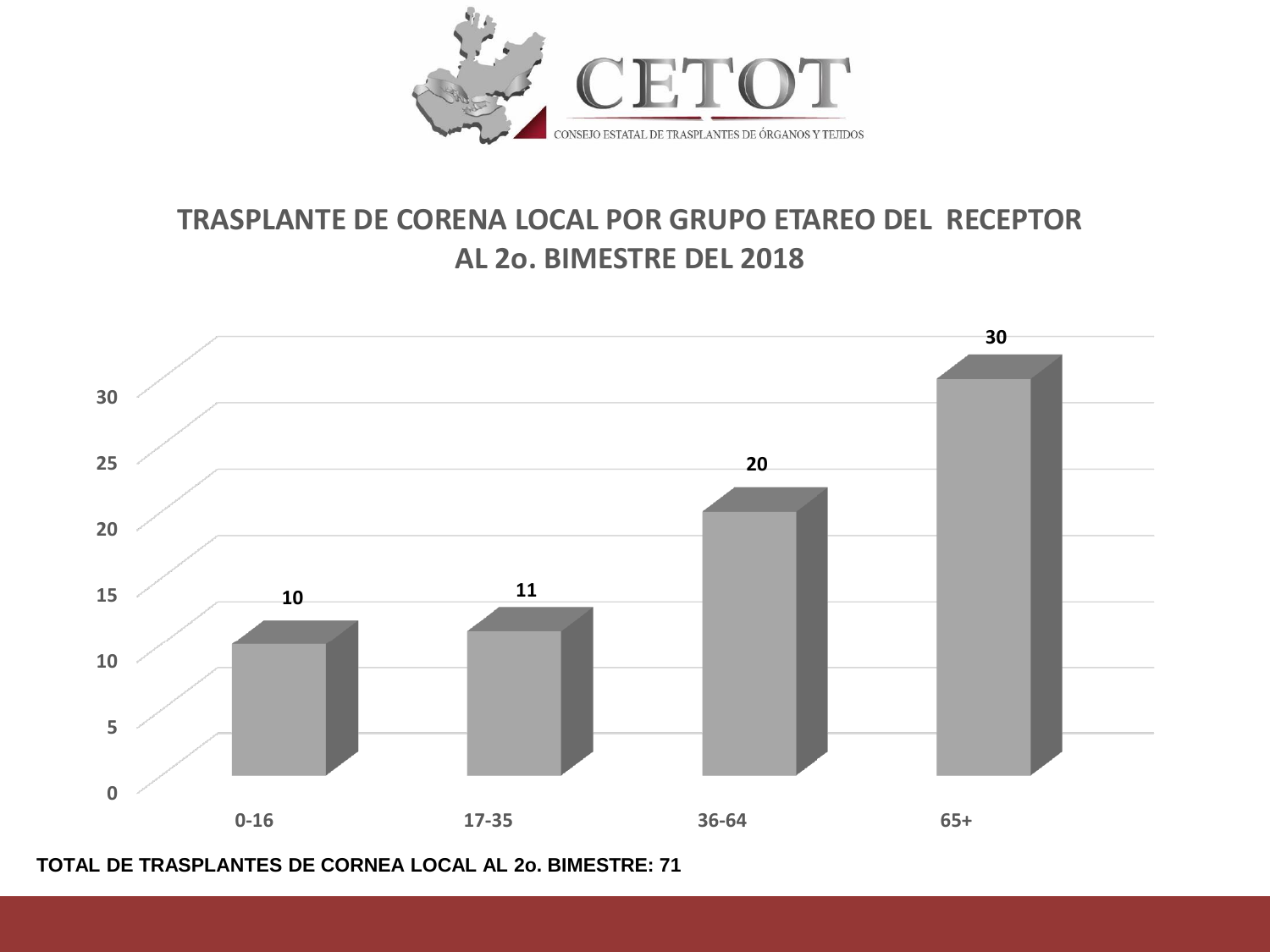

## **TRASPLANTES DE CORNEA EXTRANJERA POR SEXO DEL RECEPTOR AL 2o. BIMESTRE 2018**



**TOTAL DE TRASPLANTES DE CORNEA EXTRANJERA AL 2o. BIMESTRE: 26**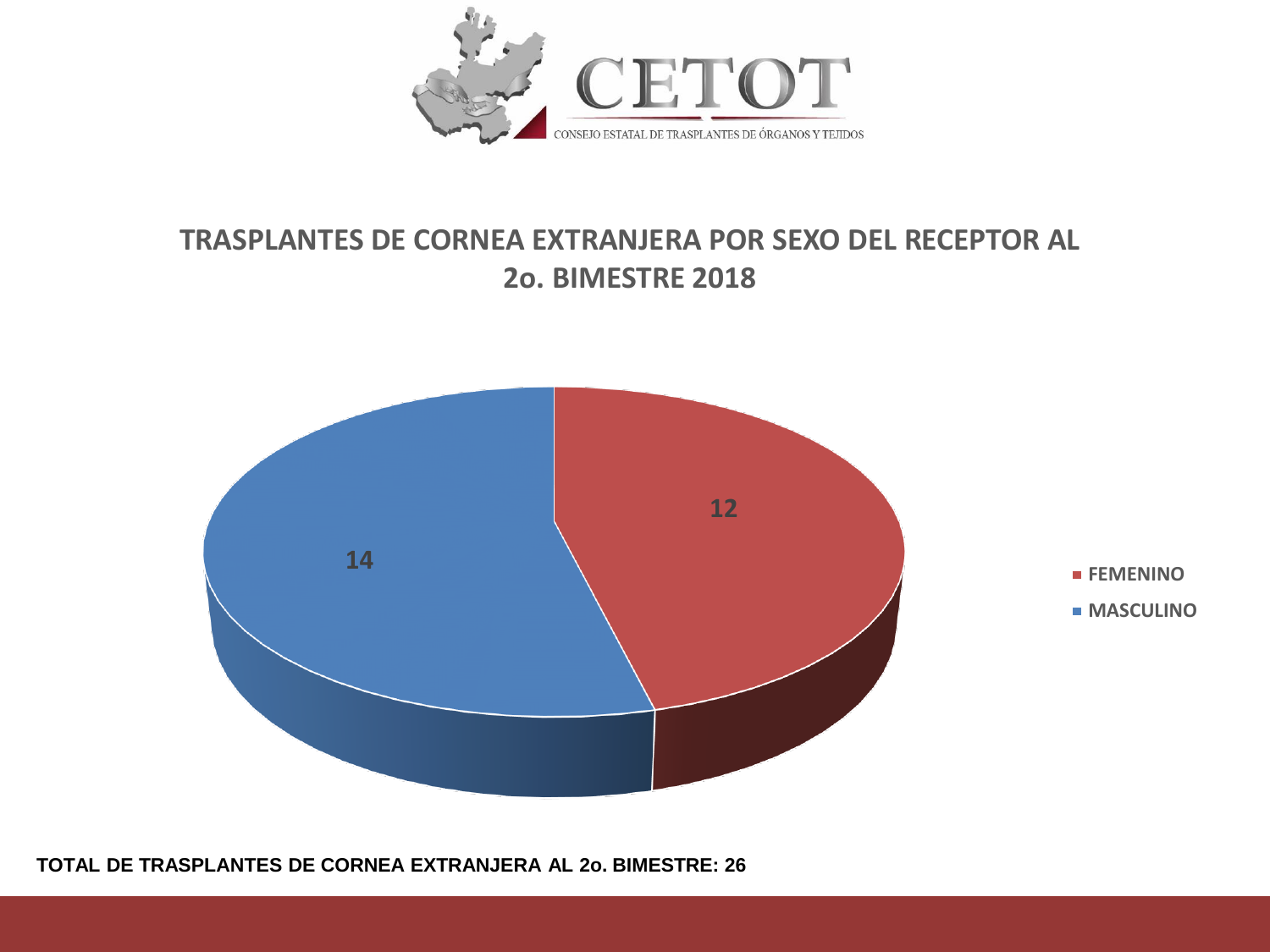

## **TRASPLANTE DE CORENA EXTRANJERA POR GRUPO ETAREO DEL RECEPTOR AL 2o. BIMESTRE DEL 2018**



**TOTAL DE TRASPLANTES DE CORNEA EXTRANJERA AL 2o. BIMESTRE: 26**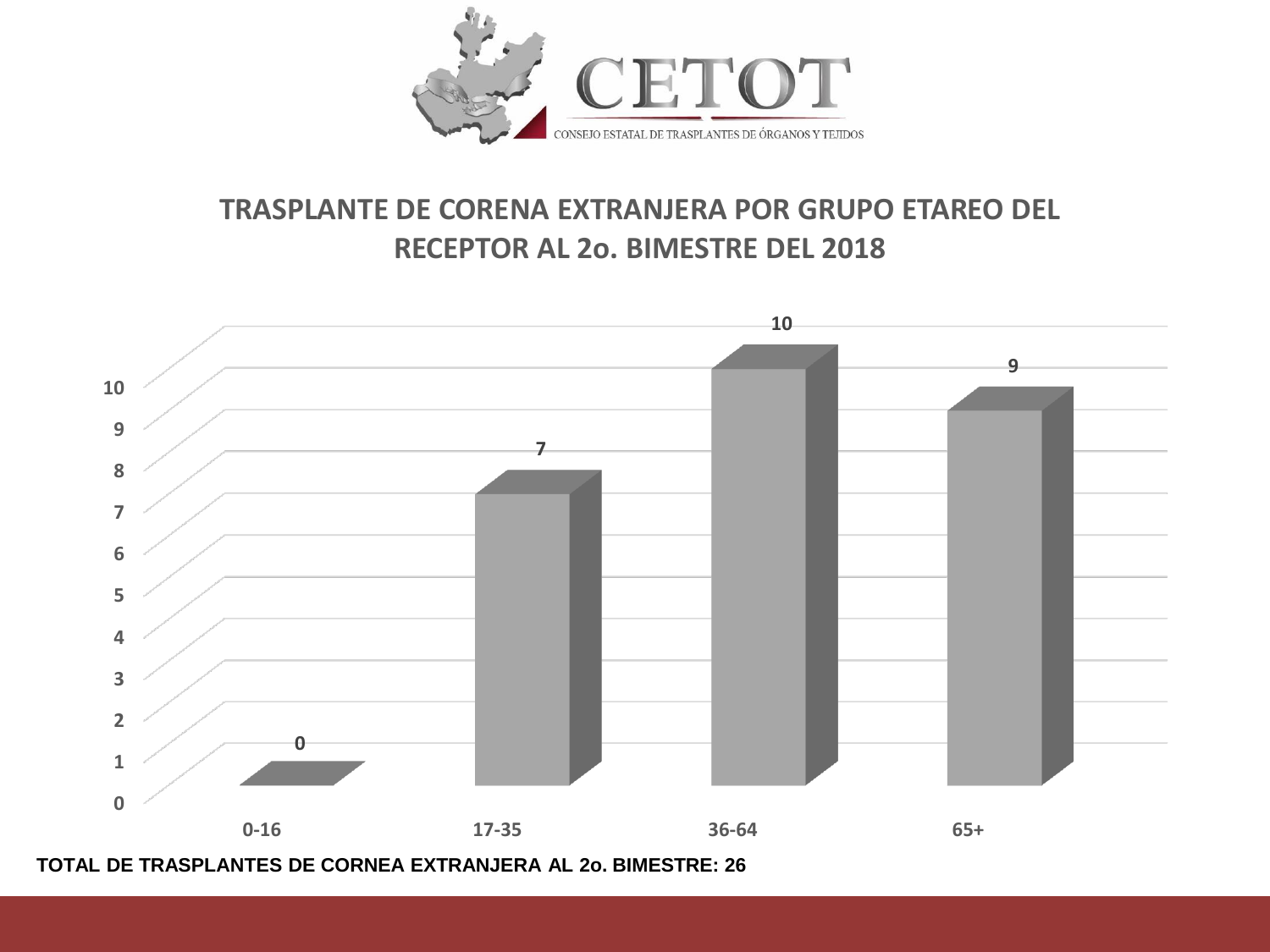

## **TRASPLANTES HEPATICOS DE CADAVER POR SEXO DEL RECEPTOR AL 2o. BIMESTRE 2018**



**TOTAL DE TRASPLANTES HEPATICOS DE CADAVER AL 2o. BIMESTRE: 6**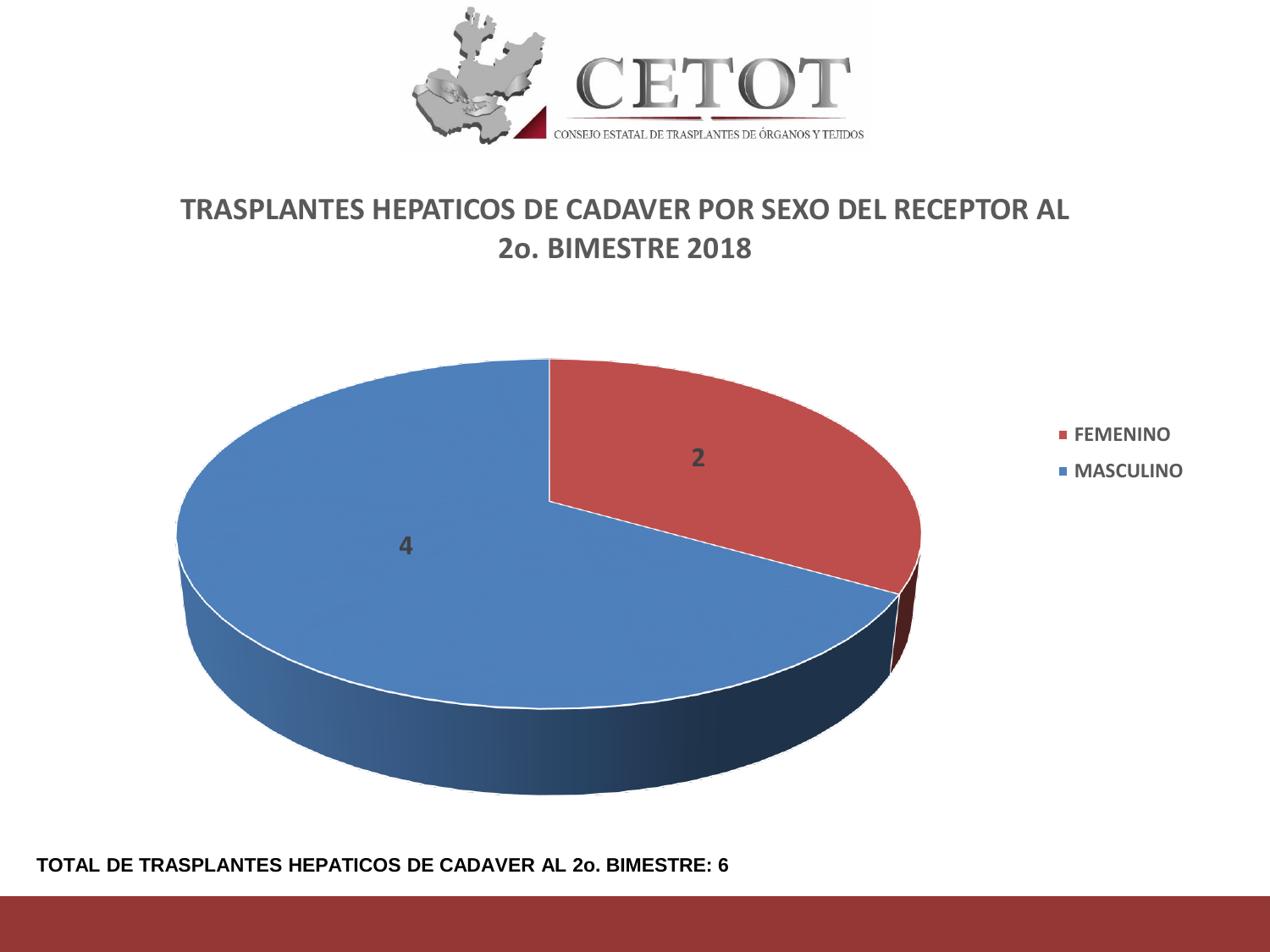

## **TRASPLANTE HEPATICO DE CADAVER POR GRUPO ETAREO DEL RECEPTOR AL 2o. BIMESTRE DEL 2018**



**TOTAL DE TRASPLANTES HEPATICOS DE CADAVER AL 2o. BIMESTRE: 6**